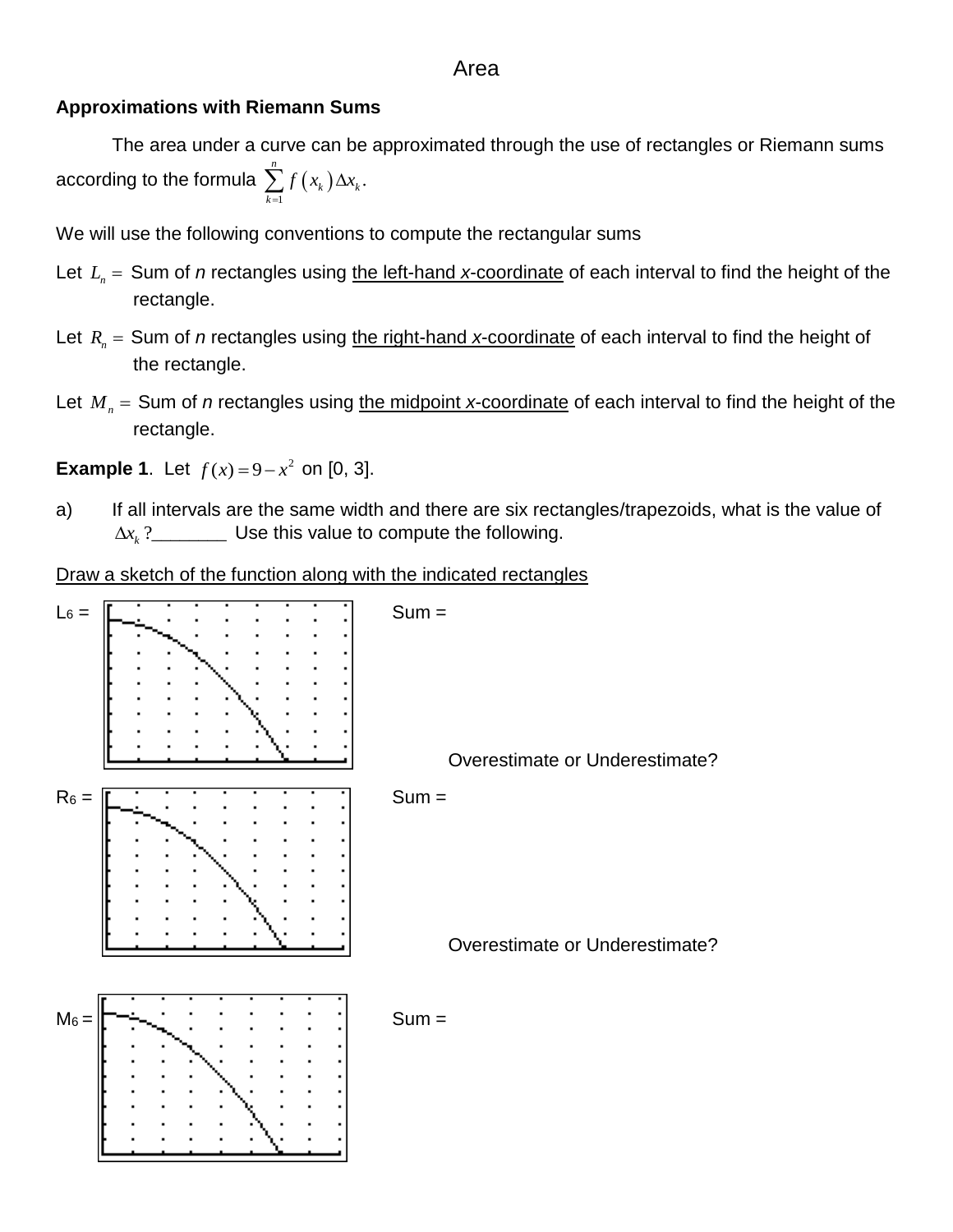Trapezoidal sums according to the formula:  $\sum_{n=1}^{\infty} |f(x_k) + f(x_{k+1})|$ 1  $\frac{1}{2} \left[ f(x_k) + f(x_{k+1}) \right] \Delta x_k.$ 2 *n*  $\sum_{k=1}^{\infty} \frac{1}{2} [f(x_k) + f(x_{k+1})] \Delta x_k$  $\sum_{k=1}^{n} \frac{1}{2} [f(x_k) + f(x_{k+1})] \Delta x_k.$ 

Let  $T_n$  = Sum of *n* trapezoids using consecutive x-coordinates of each interval to find the base lengths of the trapezoid.



Overestimate or Underestimate?

Example 2. Let  $f(x) = 3^x$  on [-1, 3]

a) Find

 $L_4 =$ 

 $R_4 =$ 

 $M_4 =$ 

 $T_4 =$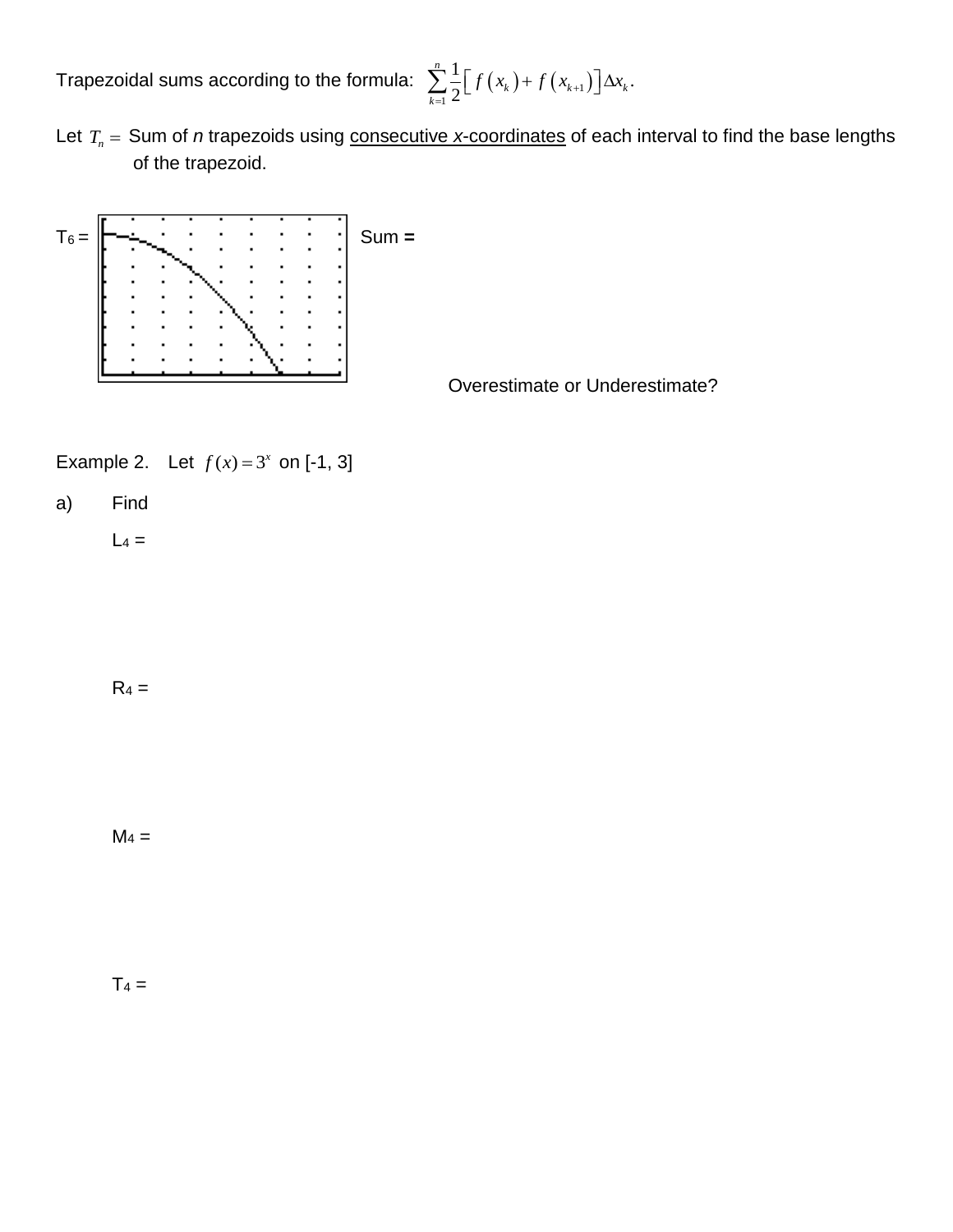# Table Problems – Approximations

Although the majority of the problems that we work with in most math classes involve equations, it would be very hard to find actual equations in a real-life setting. Many real-life settings involve data collection and the data is sorted in tables. If enough data is collected, then accurate approximations can be made for the real-life scenario. We will examine simple table problems and the Calculus that can be applied to this data. This is called solving problems "numerically".

# **Example 1**

 $f(x)$  is a differentiable function for all x. Selected values of  $f(x)$  are given in the table below.



a) Use the data in the table to approximate the area under  $f(x)$  using a left Riemann sum with 4 subintervals.

b) Use the data in the table to approximate the area under  $f(x)$  using a right Riemann sum with 4 subintervals.